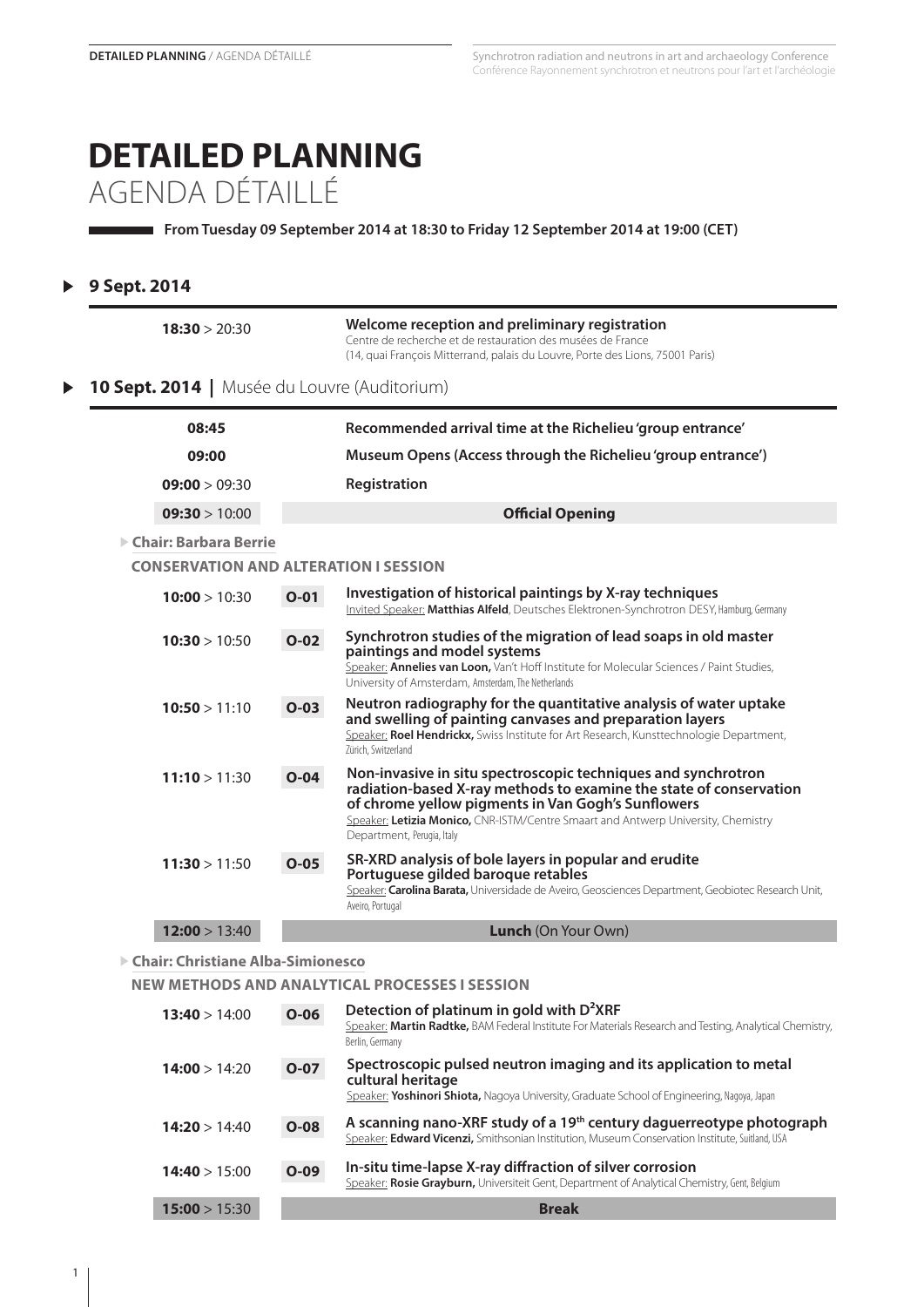### **10 Sept. 2014** | Musée du Louvre (Auditorium) **SUITE**

| ▶ Chair: Solenn Reguer |        |                                                                                                                                                                                                                             |
|------------------------|--------|-----------------------------------------------------------------------------------------------------------------------------------------------------------------------------------------------------------------------------|
|                        |        | <b>PROCESSES AND CHAÎNES OPÉRATOIRES I SESSION</b>                                                                                                                                                                          |
| 15:30 > 15:50          | $O-10$ | Non-invasive characterization of two Japanese swords<br>from the Wallace collection<br>Speaker: Elisa Barzagli, ISC-CNR and University of Firenze, Sesto Fiorentino (Firenze), Italy                                        |
| 15:50 > 16:10          | $O-11$ | Reducing manufacturing conditions of medieval blue glass revealed<br>by µ-XANES<br>Speaker: Myrtille Hunault, Institut de Minéralogie, de Physique des Matériaux et de Cosmochimie,<br>CNRS, UMPC, IRD, MNHN, Paris, France |
| 16:10 > 16:30          | $O-12$ | Pablo Picasso's The Blue Room (1901): an intensive technical investigation<br>of a blue period painting<br>Speaker: Jennifer Mass, Winterthur Museum, Scientific Research and Analysis Laboratory, Winterthur, USA          |
| 16:30 > 17:00          |        | <b>Break</b>                                                                                                                                                                                                                |
|                        |        | NB: Last admission to Musée du Louvre at 19:00                                                                                                                                                                              |
| 17:00 > 20:00          |        | <b>POSTER SESSION</b> (salle des 80)                                                                                                                                                                                        |
|                        |        | in parallel to PUBLIC SESSION                                                                                                                                                                                               |
|                        | $O-13$ | X-ray fluorescence imaging: from Archimedes to Archaeopteryx<br>and beyond<br>Invited Speaker: Uwe Bergmann, SLAC National Accelerator Laboratory, California, USA                                                          |
|                        | $O-14$ | What have we learned from Neutron Transmission Radiography<br>and Time-of-Flight Neutron Diffraction on Renaissance bronzes?<br>Invited Speaker: Robert van Langh, Rijksmuseum Amsterdam, Amsterdam, The Netherlands        |
|                        | $O-15$ | How to use the hierarchical heterogeneous structure of ancient ceramics<br>to trace their firing protocol<br>Invited Speaker: Philippe Sciau, CNRS, CEMES, Toulouse, France                                                 |
| 20:00                  |        | <b>Adjourn</b>                                                                                                                                                                                                              |
| 21:30                  |        | <b>Museum Closes</b> (Extended Hours for Wednesday)                                                                                                                                                                         |

**11 Sept. 2014 |** Musée du Louvre (Auditorium)  $\blacktriangleright$ 

| 08:45                         |        | Recommended arrival time at the Richelieu 'group entrance'                                                                                                                                                |
|-------------------------------|--------|-----------------------------------------------------------------------------------------------------------------------------------------------------------------------------------------------------------|
| 09:00                         |        | Museum Opens (Access through the Richelieu 'group entrance')                                                                                                                                              |
| <b>Chair: Douglas Galante</b> |        |                                                                                                                                                                                                           |
| 09:30 > 10:00                 | $O-16$ | Role of S K-edge X-ray absorption spectroscopy in conservation efforts<br>of the Mary Rose<br>Invited Speaker: Ritimukta Sarangi, SLAC National Accelerator Laboratory, California, USA                   |
|                               |        | <b>NEW METHODS AND ANALYTICAL PROCESSES II SESSION</b>                                                                                                                                                    |
| 10:00 > 10:20                 | $O-17$ | Combined structural analysis of ancient ill-ordered carbon-based<br>cosmetics and inks<br>Speaker: Pauline Martinetto, CNRS-UJF, Institut Néel Département MCMF, Grenoble, France                         |
| 10:20 > 10:40                 | $O-18$ | X-ray powder diffraction mapping and tomography for analysis<br>of (degraded) paint layer systems<br>Speaker: Frederik Vanmeert, University of Antwerp, Chemistry - Axes Research Group, Antwerp, Belgium |
| 10:40 > 11:00                 | $O-19$ | Virtual X-ray reading (VXR) of ancient administrative handwritten documents<br>Speaker: Fauzia Albertin, École Polytechnique Fédérale de Lausanne, Lausanne, Switzerland                                  |
| 11:00 > 11:30                 |        | <b>Break</b>                                                                                                                                                                                              |
| Chain Maria - Catta           |        |                                                                                                                                                                                                           |

**Chair: Marine Cotte**

**Conservation and Alteration II Session**

| $O-20$<br>11:30 > 11:50 | Degradation mechanisms of reinforcement iron rebars in monuments:<br>influence of porosity on the formation of corrosion products studied<br>by X-ray tomography<br>Speaker: Mathieu Jacot-Guillarmod, Bern University of Applied Sciences, Bern, Switzerland |
|-------------------------|---------------------------------------------------------------------------------------------------------------------------------------------------------------------------------------------------------------------------------------------------------------|
|-------------------------|---------------------------------------------------------------------------------------------------------------------------------------------------------------------------------------------------------------------------------------------------------------|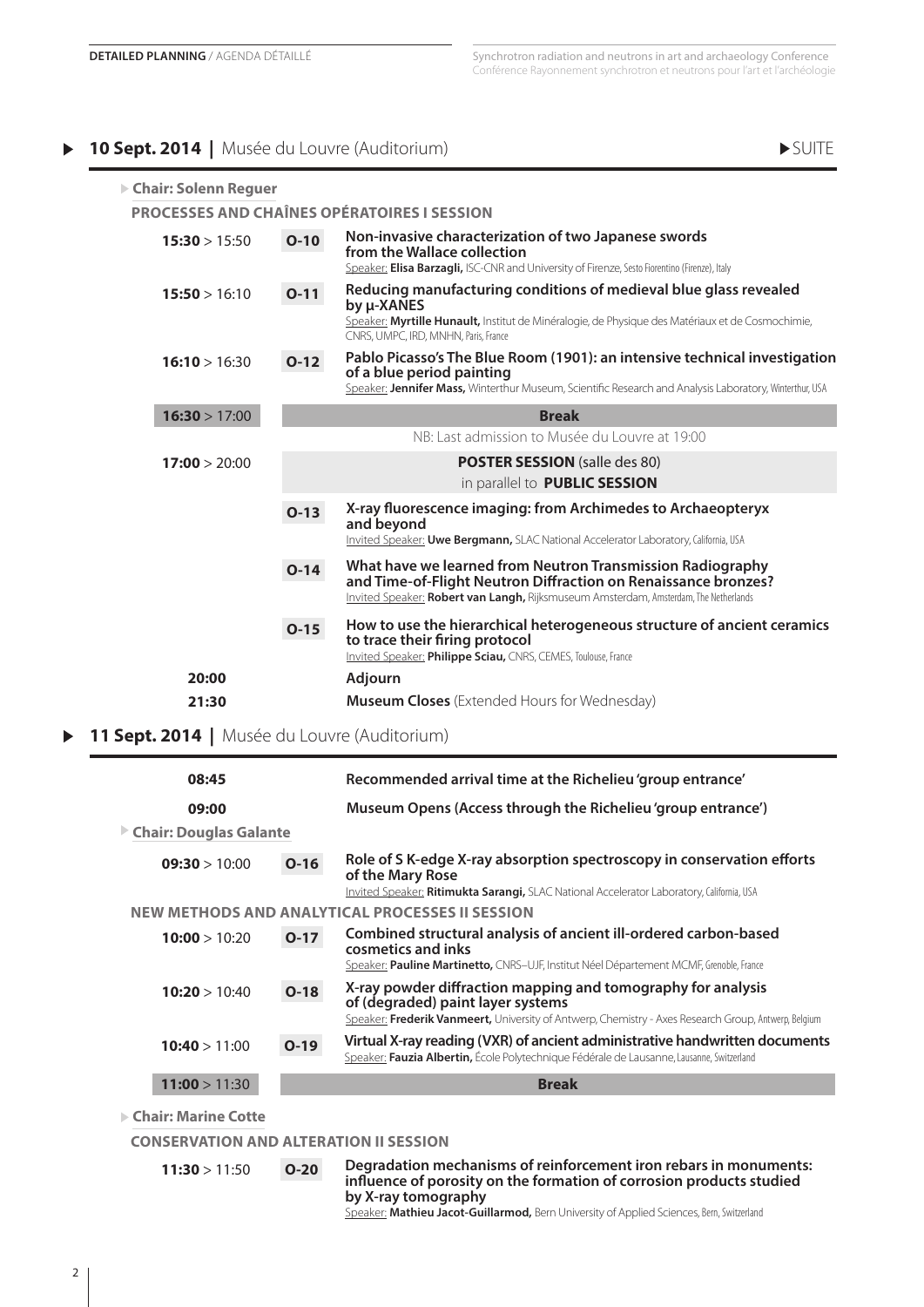## **11 Sept. 2014** | Musée du Louvre (Auditorium)  $\blacktriangleright$  SUITE



| 11:50 > 12:10 | $O-21$        | De Colorando Auro: revealing different surface treatments of the silver<br>gilded statuettes of a 13 <sup>th</sup> century shrine using XANES<br>Speaker: Amandine Crabbé, Vrije Universiteit Brussel, Brussels, Belgium                         |
|---------------|---------------|--------------------------------------------------------------------------------------------------------------------------------------------------------------------------------------------------------------------------------------------------|
| 12:10 > 12:30 | $O-22$        | Degradation mechanisms of reinforced concrete monuments study<br>of initial corrosion processes in chlorinated environments<br>Speaker: Solenn Reguer, Synchrotron SOLEIL, Gif-sur-Yvette, France                                                |
| 12:30 > 14:10 |               | Lunch (On Your Own)                                                                                                                                                                                                                              |
| 13:00 > 14:00 |               | Book signing session in the Louvre Bookshop                                                                                                                                                                                                      |
|               |               |                                                                                                                                                                                                                                                  |
| 14:10 > 14:40 | $O-23$        | Synchrotron radiation for ancient and historical materials<br>Invited Speaker: Marco Stampanoni, Paul Scherrer Institut - ETH Zürich, Swiss Light Source,<br>Institute for Biomedical Engineering, Zürich, Switzerland                           |
|               |               | Conservation of lignitized pyritic woods in the light of synchrotron                                                                                                                                                                             |
|               |               | measurements<br>Speaker: Giliane Odin, Muséum National d'Histoire Naturelle, Paris, France                                                                                                                                                       |
| 15:00 > 15:20 | $O-25$        | When photons meet fossils: the chemistry of ancient life<br>Speaker: Nicholas Edwards, University of Manchester, School of Earth, Atmospheric<br>and Environmental Sciences, Manchester, UK                                                      |
| 15:20 > 15:40 | $O-26$        | Fossilization and diagenesis in the Djebel Oum Tkout Lagerstätte (upper<br>Cretaceous, Morocco): insights from rare earth elements microscale spectroscopy<br>Speaker: Pierre Gueriau, Muséum National d'Histoire Naturelle, CR2P, Paris, France |
| 15:40 > 16:00 | $0 - 27$      | Remnants of life: integrated geochemical methods for the analysis<br>of exceptionally preserved specimens<br>Speaker: Roy Wogelius, University of Manchester, School of Earth, Atmospheric and Environmental<br>Sciences, Manchester, UK         |
| 16:00 > 16:30 |               | <b>Break</b>                                                                                                                                                                                                                                     |
|               |               |                                                                                                                                                                                                                                                  |
|               |               | <b>PALAEONTOLOGY AND PALAEO-ENVIRONMENTS II SESSION</b>                                                                                                                                                                                          |
| 16:30 > 16:50 | $O-28$        | Confocal X-ray fluorescence and the biogenic uptake of strontium<br>in colonial Antigua<br>Speaker: Treena Swanston, University of Saskatchewan, Anatomy and Cell Biology, Saskatoon, Canada                                                     |
| 16:50 > 17:10 | $O-29$        | Pigment preservation in Egyptian mummified tissues<br>Speaker: Philip Manning, University of Manchester, School of Earth, Atmospheric<br>and Environmental Sciences, Manchester, UK                                                              |
| 17:10 > 17:40 | $O-30$        | Rock art pigments: alteration and weathering processes in caves<br>and open sites<br>Invited Speaker: Emilie Chalmin, Université de Savoie, CISM-EDYTEM, Le Bourget-du-Lac, France                                                               |
| 17:40         |               | <b>Adjourn</b>                                                                                                                                                                                                                                   |
| 18:00         |               | <b>Museum Closes</b>                                                                                                                                                                                                                             |
| 20:30         |               | Conference dinner at the Musée d'Orsay<br>(entrance includes access to museum before the dinner)                                                                                                                                                 |
|               | 14:40 > 15:00 | ▶ Chair: Uwe Bergmann<br><b>PALAEONTOLOGY AND PALAEO-ENVIRONMENTS I SESSION</b><br>$O-24$<br>$\triangleright$ Chair: Pierre Gueriau                                                                                                              |

### **12 Sept. 2014 |** Musée du Louvre (Auditorium)  $\blacktriangleright$

| 08:45                                |        | Recommended arrival time at the Richelieu 'group entrance'                                                                                                                                                                    |
|--------------------------------------|--------|-------------------------------------------------------------------------------------------------------------------------------------------------------------------------------------------------------------------------------|
| 09:00                                |        | <b>Museum Opens</b>                                                                                                                                                                                                           |
| $\triangleright$ Chair: Laszlo Rosta |        |                                                                                                                                                                                                                               |
| 09:30 > 10:00                        | $O-31$ | Materials, techniques and conservation of 15 <sup>th</sup> to 19 <sup>th</sup> centuries<br>stain glass "grisailles"<br>Invited Speaker: Trinitat Pradell, Universitat Politecnica de Catalunya, Fisica, Castelldefels, Spain |